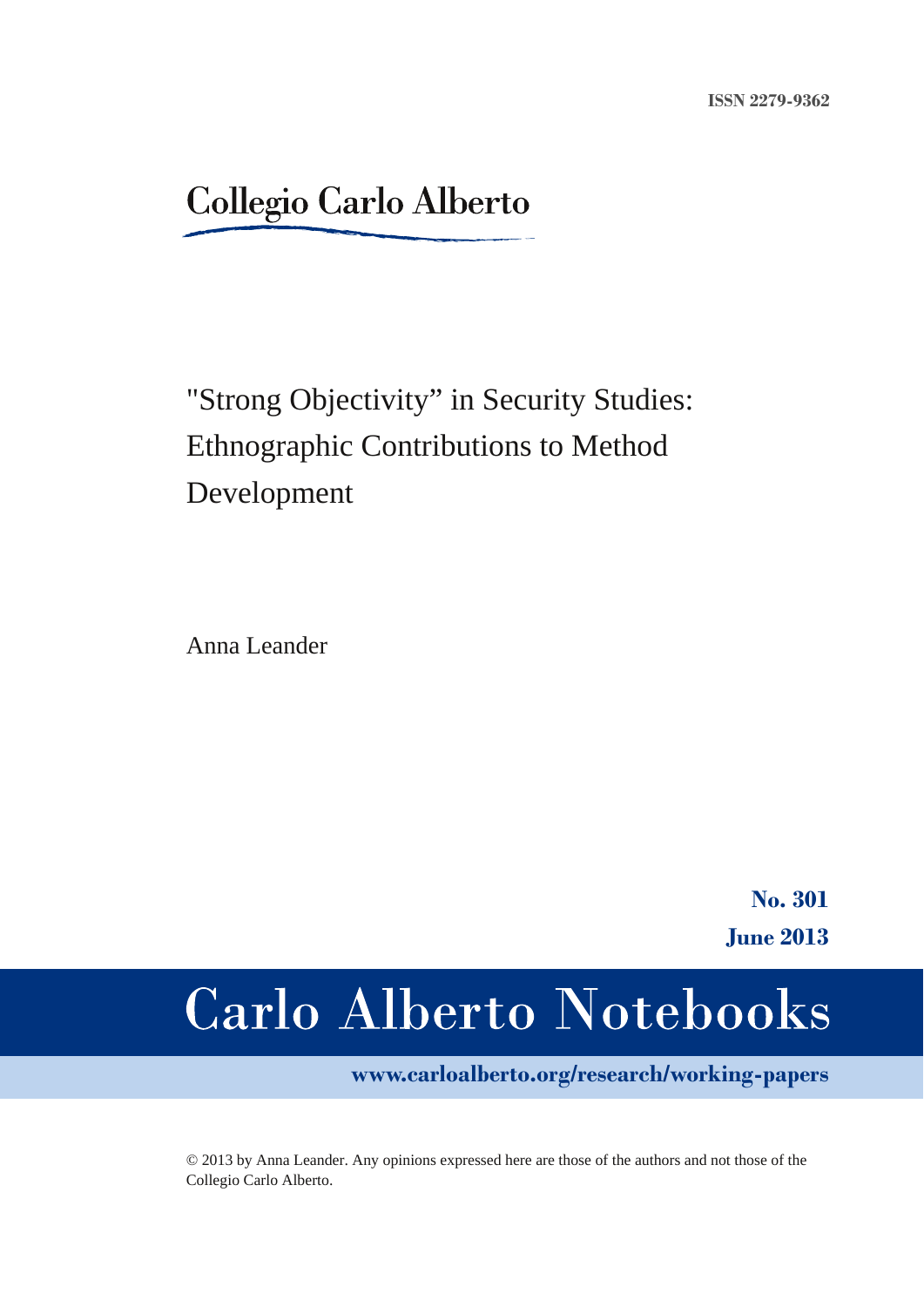# "Strong Objectivity" in Security Studies: Ethnographic Contributions to Method Development

by

Anna Leander (ale.lpf@cbs.dk)

This paper has been **prepared** at the Collegio Carlo Alberto

**Earlier versions** were presented at the following meetings:

Dialogues on Security, Theoretical, Methodological, And Empirical Advances and Challenges Frankfurt a/M, 4-5 October 2012.

Central and Eastern European International Studies Association Conference, Krakow, 20-22 September 2012.

Faculty Seminar, Collegio Carlo Alberto, 14 February 2013.

DFG-Network "Privatization of Security" 2. Workshop Munich, 23-24 May 2013.

A **revised version** is forthcoming in Daase, Christopher / Junk, Julian / Schlag Gabi (eds.; forthcoming in 2014): Dialogues on Security – Perspectives on a Changing Security Landscape (working title). London: Routledge.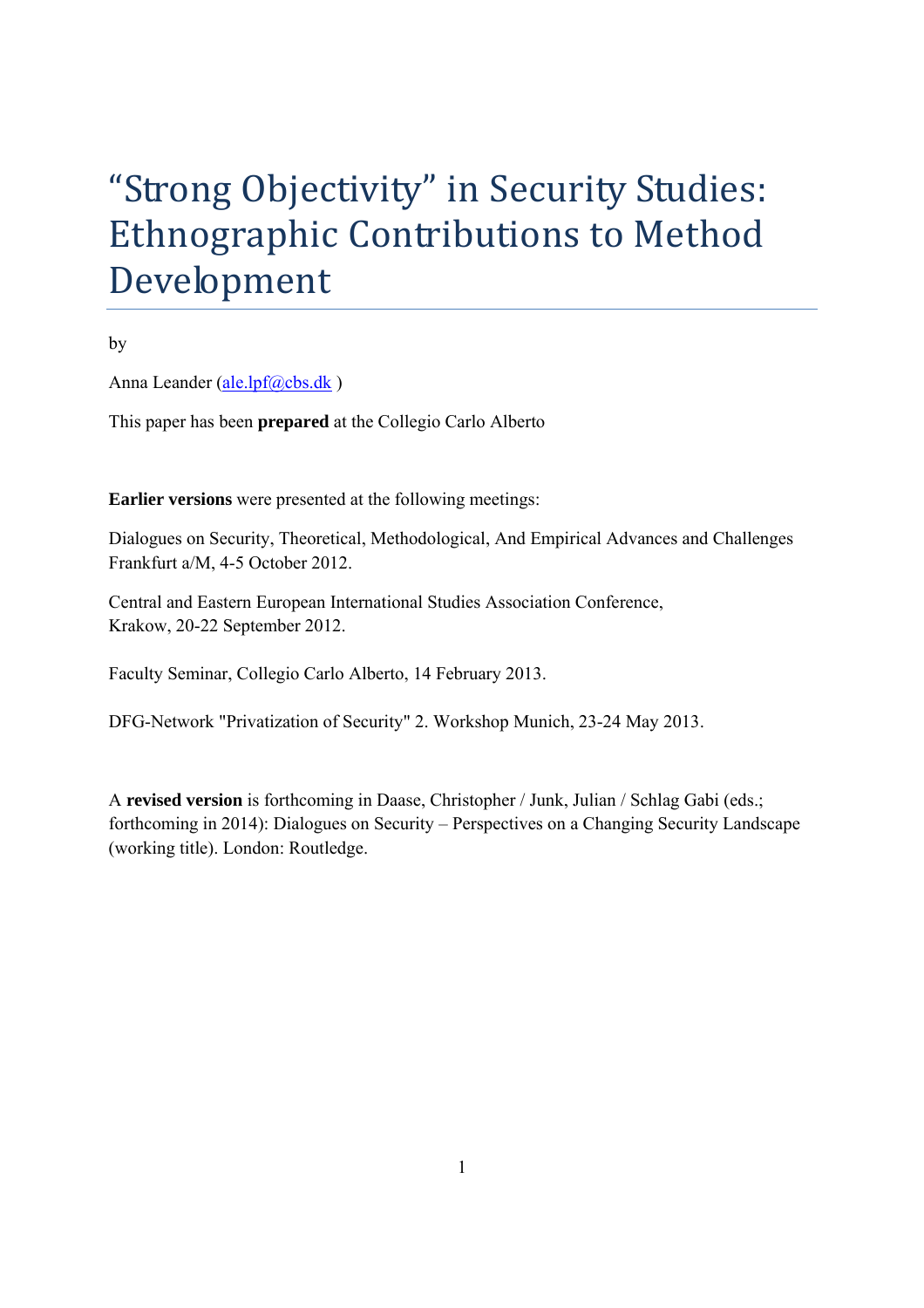# "Strong Objectivity" in Security Studies: Ethnographic Contributions to Method Development<sup>1</sup>

#### **Introduction**

-

As the editors of this volume explore above, the approaches to security and have expanded considerably as have the conceptualizations of security tied to them. Part and parcel of this expansion has been the consolidation of "Critical Security Studies" (henceforth CSS) as integral to the "mainstream" in Security Studies (Fierke, 2007 for an overview and introduction). CSS is best characterised as a broad family of approaches that share a post "post-linguistic turn" approach to the study of international security rather diverse security.<sup>2</sup> As such CSS has played a core part in placing issues of pertaining to "culture" in generally and security culture in particular on the agenda of security studies. In the process, they have also been at the forefront when it comes to developing "methodologies" for post-linguistically informed studies in the realm of security. However, while the contribution of CSS to enlarging, enriching and advancing the security studies agenda is well acknowledged, its methodological this contributions are far less so. While the CSS "campfire" (Sylvester, 2014 forthcoming) seems to have the capacity to warm debates well beyond the own inside circles, its methodological part is more like a faint glow turning into ashes that capable of attracting no one, not even really the card-carrying, flagwaving members of the CSS group. The consensus on the outside seems to be that CSS is underdeveloped, unclear and messy methodologically speaking and on the inside that methods questions are tedious relics from a positivistic past. In spite of a stream of publications from the  $CSS$  camp on methods expressly intent on breaking this consensus, $3$  the image is very "sticky". Hence scholars flirting with CSS ideas often prefer to dodge the methods questions and if forced to be explicit on them will often desert their own camp. This chapter is (yet another) contribution to this flow of arguments.

The chapter picks up on one specific source of scepticism as regards CSS methods (the idea that it is not "objective") and tries to turn the tables by showing that in reality CSS scholars

<sup>&</sup>lt;sup>1</sup> Comments by the editors have played a fundamental role the final shape of this argument. In addition to this, comments on earlier versions by the participants in the workshop Dialogues on Security (Frankfurt, 4-5/10/2012) and in the colloquium at Collegio Carlo Alberto (Moncalieri, 14/2/2013) as well as by Stefano Guzzini, Patrick Jackson and Piki Ish-Shalom are gratefully acknowledged.

 $2^2$  For a more extended discussion of this broad understanding see (C.A.S.E. Collective, 2006). Obviously, I don't think the argument has some kind of geographical limitation to Europe.

<sup>&</sup>lt;sup>3</sup> See among many (Klotz and Depaak, 2008, Weber, 2006, Salter and Can, 2012, Shapiro, 2012, Aradau and Huysmans, 2013).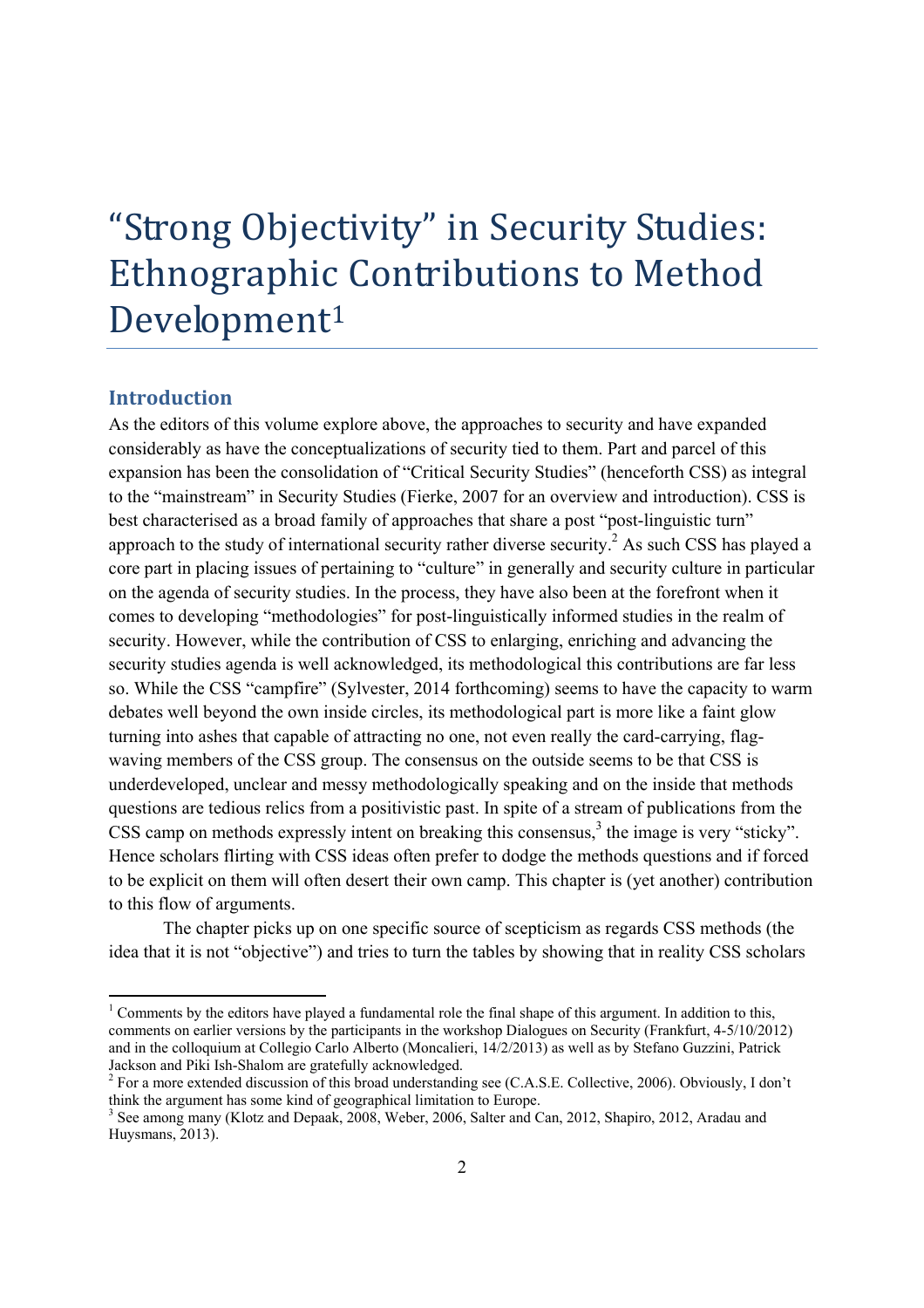have a "strong understanding of objectivity", that is a step forward (not backwards) in terms of thinking about how to study security generally and security cultures specifically. The chapter develops this point in three steps: it begins by introducing the idea of a "strong objectivity" anchored in the nitty-gritty steps of research and proceeds to demonstrate how it is practiced in the process of gathering and presenting results in ethnographic CSS research insisting along the way that what is often interpreted as lack of "objectivity" is in fact a reflection of a more adequate understanding of what "objectivity" may entail.

#### **Understanding "Strong" Objectivity through Ethnographic CSS Practice**

Work in CSS often appears to violate one of the most elementary principles of research in the social sciences, namely the principle that science should strive to be objective. It commits a dual sin. Terming scholarship "feminist", "post-colonial", "engaged" or "critical" explicitly flags the presence of values in the research aims *and* considering aesthetics, movies, literature, emotions, or music as data (information) or even as possible research objects confirms this presence. However, rather than a violation of the principles of "objective" research, the visible presence of values in CSS reflects a more robust understanding and especially of a more robust *practice* of objectivity in research. This "strong objectivity" is *not* anchored the widely shared understanding that "objectivity" is different from "neutrality" and that occasionally the presence of values may be sign of strength (Haskell, 1998). For example studying commercial security in Iraq leads to the conclusion that the costs have been enormous and the results far removed from the desired/planned on virtually all accounts (SIGIR, 2013). Stating this objective conclusion is not neutral in its implications for the approach to commercial security in Iraq and beyond. The logic behind the strong objectivity and presence in CSS is different. What unites CSS is a postlinguistic approach to security. Beyond the internal variety, CSS is therefore aware of the centrality of language and meaning for security. Consequently, it tends to focus on the processes and mechanisms of meaning production. Obviously, research is integral to this reproduction. Therefore problematizing the observer/observation link is a quintessential to post-linguistic turn approaches (Guzzini, 2000). Objectivity in research therefore can no longer be the view from nowhere. All observation is embedded and embodied. This poses some quite serious challenges to standard understanding of what objectivity in research may mean.

Most centrally, seeing research as embedded/embodied implies that objectivity can no longer be contained to a space of outside and above the research but sneak into it. Answering questions about objectivity therefore requires a correspondingly more demanding (or strong) understanding of what objectivity entails. It is no longer merely about the big picture of how specific research agendas or conclusions may have implications but about how meaning is also involved in the nitty-gritty of the research process. As Harding explains, to capture the role of science in reproducing race "a stronger, more adequate notion of objectivity would require methods for systematically examining all of the social values shaping a particular-research process…" (Harding, 1993: 18). Along similar lines, Pierre Bourdieu's suggests that scholars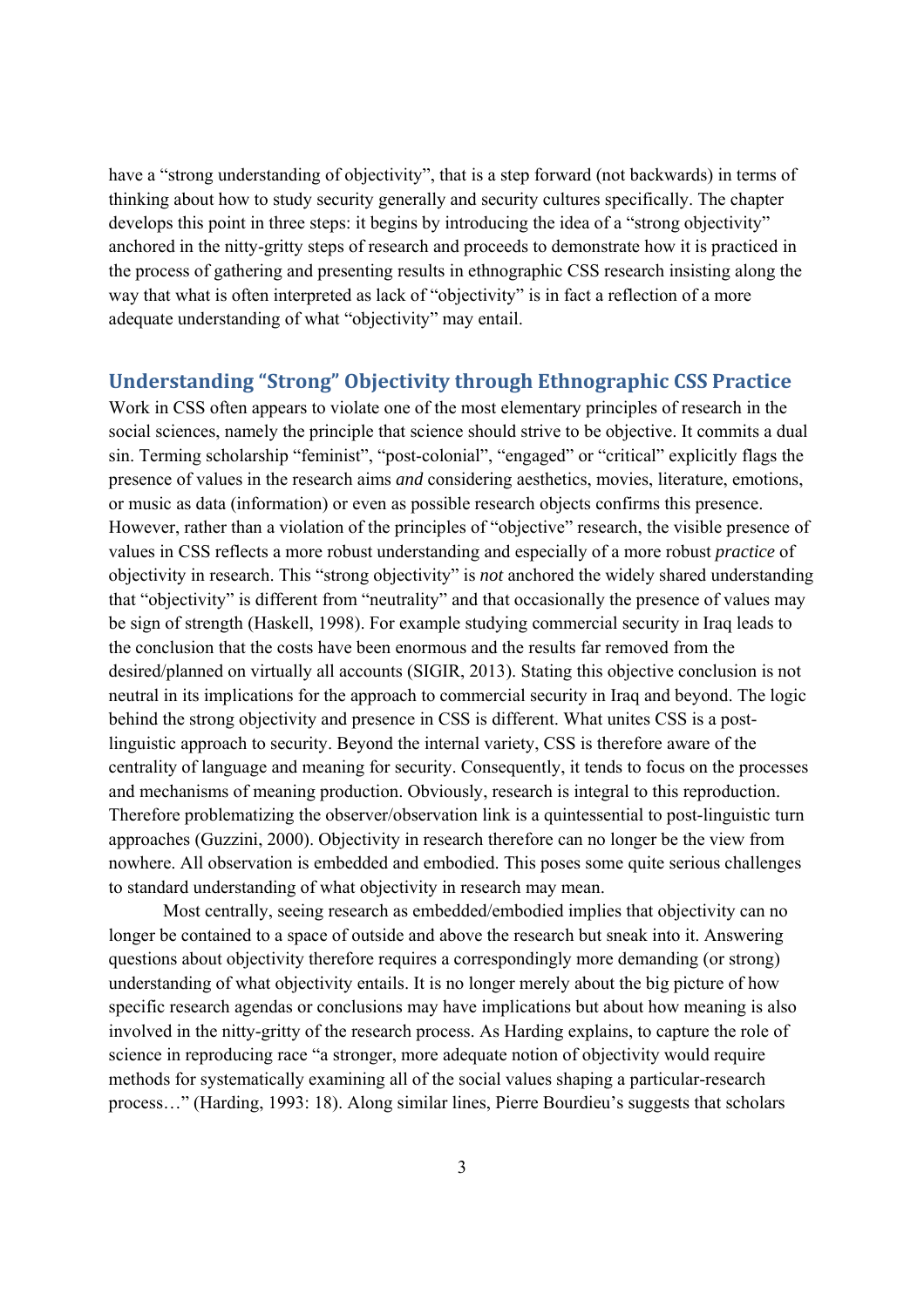should reread Weber, pay attention to his distinction between axiological and epistemological value neutrality, and place more weight on the latter:

"The endless debate about axiological neutrality often replaces a discussion about epistemological neutrality of sociological techniques [...] through displacement, the interest in the ethical assumptions and values or ends, distracts the theory of sociological knowledge that is engaged in the most elementary sociological practice from critical examination". (2005: 61).

The contribution of CSS scholars to understandings of objectivity is precisely that they tend to work with this "stronger" understanding of objectivity. The visibility of values in CSS is hence *not* a step away from "objectivity". They signal an awareness that objectivity cannot be confined to the axiological realm but must involve, as Bourdieu puts it, our "most elementary sociological practices". CSS scholars are not alone to be aware of the "epistemological side" of objectivity as expressed in elementary research practices. Space is devoted to it in conventional methodological thinking including by positivists such as Hempel, Popper or King Keohane and Verba ("The KKV" methods book that long held a canonical standing in International Relations). However, not only is there a considerable gap between the positivist theory of science and mainstream security study practice− usually less sensitive to the "epistemological" sides of neutrality−there has been far less willingness to take on the implications in research practice. This is where CSS has a "methodological contribution" to make. The chapter shows this departing from the research practice in CSS, rather than a meta-theoretical argument, zooming in on Ethnographers working in  $CSS$  ( $ECSS<sup>4</sup>$ ). The reason for privileging ethnographic approaches is twofold: (i) the epistemological issues anchored in elementary research practices are extensively debated; and (ii) focusing on ethnography (somewhat) reduces complexity that would be involved in trying to span too many CSS fields at the same time. This choice flavours the argument. However, also other CSS approaches adopt "strong objectivity" even if the way they express this and the deal with the implications are different.

To bring out the way ECSS work with objectivity in research practice the chapter looks at how ÉCSS conceive of objectivity in the two fundamental step of the research process: in gathering data (context of observation) and in presenting it (context of justification).<sup>5</sup> The chapter proceeds by demonstrating that adopting a strong approach to objectivity reverses two

-

<sup>&</sup>lt;sup>4</sup> Ethnography is used here in the conventional sense of referring to research that is "..the study of people in naturally occurring settings or 'fields' by methods of data collection which capture their social meanings and ordinary activities, involving the researcher participating directly in the setting, if not also the activities, in order to collect data in a systematic manner but without meaning being imposed on them externally" "..the study of people in naturally occurring settings or 'fields' by methods of data collection which capture their social meanings and ordinary activities, involving the the research participating directly in the setting, if not also the activities, in order to collect data in a systematic manner but without meaning being imposed on them externally" (Brewer, 2000: 6).  $<sup>5</sup>$  A third aspect (in addition to data gathering and presentation) is obviously "analysis". However, ethnographers</sup> often do not think much about analysis. They do not construct models and most of the time they make much of the analysis in the process of their field work looking at their note. The time of ethnographic work tends to merge analysis into the gathering and presentation as an earlier version of this chapter explained. "This book does not contain a chapter on analysis" reads the characteristic introduction to a textbook in ethnographic method (Czarniawska, 2007). In this final version I adopt to ethnographic practice and skip "analysis".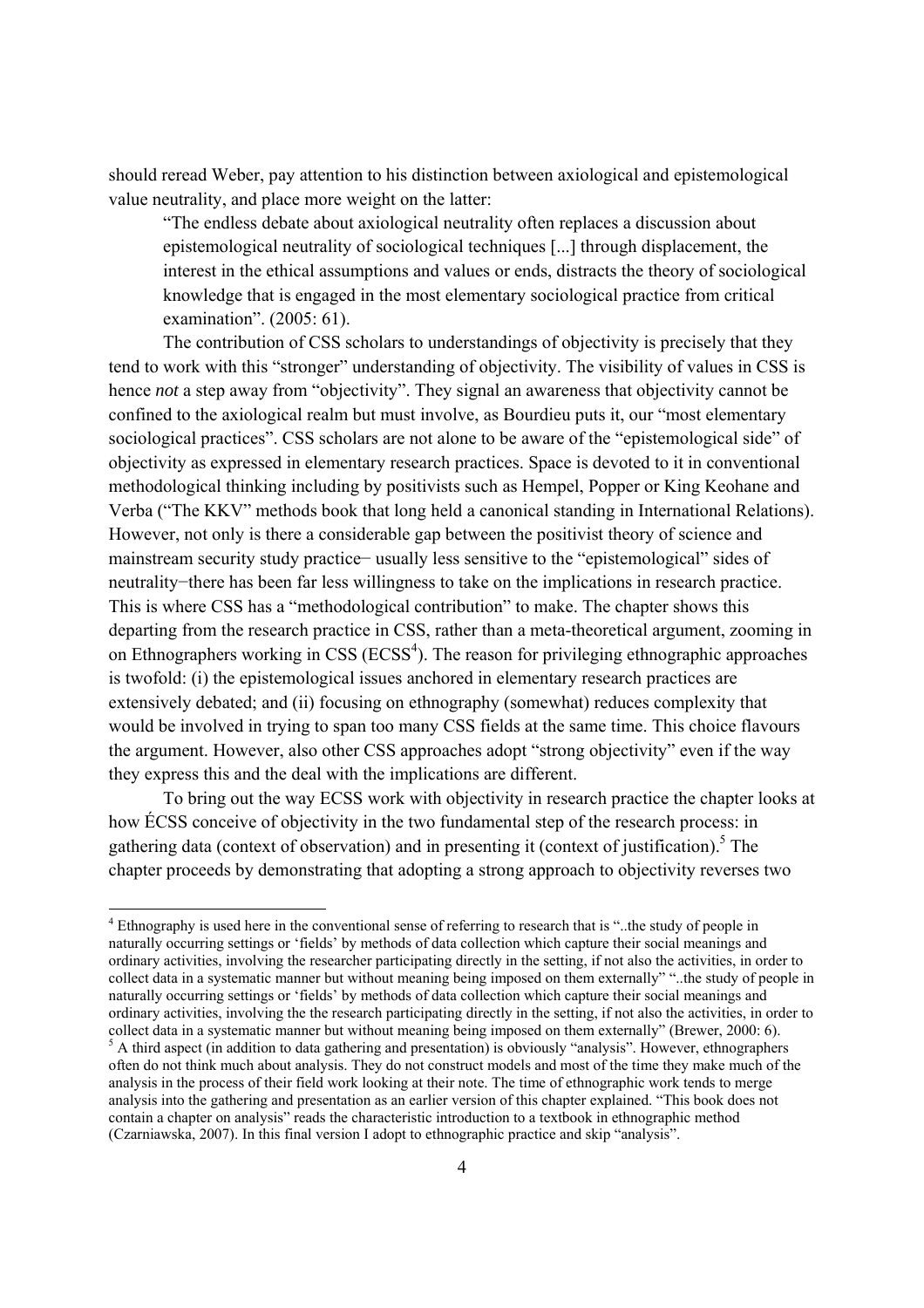golden rules of "objective research": that research should (i) follow strictly defined, stringent, fixed and unchanging rules and that (ii) researchers should refrain from engaging personally and especially emotionally with their research object. The rationale behind these golden rules is that fixed research procedures ensure that research is more than a mere reflection of the values and subjective interests of the researcher that might change at a whim, with fashion or with pressures from politics and funders and disengagement ensures that research is about the object of research rather than about something the researcher has pressured, distorted it into being or about the researcher's own feelings about it. The influence of these two characteristics on methods thinking is palpable in the standard requirements that hypotheses informed by theories be elaborated, operationalized so that these can inform the data selection in a research process where any visible (especially emotional) engagement by the researcher is suspicious.<sup>6</sup> The account below shows that precisely because they adopt a "strong objectivity" ethnographers working in ECSS adopt a diametrically opposite understanding of what is required "objectivity": they embrace both flexible procedures and personal and emotional researcher engagement both in the context of observation and in the context of justification.

#### **Data Gathering: Strong Objectivity the Context of Observation**

ECSS reverse prevailing ideas about objective research in its approach to gathering material−or "data"−for analysis. As this section elaborates, not only do they explicitly encourage flexibility in the process of data gathering, they also encourage researchers to draw on and deepen their personal engagement with the researched. ECSS, as most ethnographic research, recognizes the "symmetrical" character of knowledge (e.g. Brewer, 2000, Czarniawska, 2007, Latour, 2005). Scholarly knowledge is one of many knowledge forms that are symmetrical in the sense that they have their own classificatory systems and ways of constituting social meaning. This recognition in turn demands research practices open to the possibility that unforeseen things may matter in unanticipated ways; that is a research practice allowing for non-fixed procedures and researcher engagement.

#### **NonFixed Procedures Designed to Discover Multiple "Morphologies"**

 "Consistent method is bad method" (Miller, 2003: 77) is an unusually stark and provocative articulation of ethnographic researchers' appreciation of non-fixed research procedures that make room for creativity and inventiveness in data gathering (e.g. Moeran, 2005). Underlying it is a worry that if researchers stick to a scholastically predetermined understanding of how to go about gathering information, their work is likely not only to devalue forms of knowledge that fall outside this scope, but they may entirely block themselves from understanding their research object. Fixity in other words introduces serious bias in the research practice. These points are rather straightforward when considered in practical research terms.

-

 $6$  For both points see instructions for research councils or general methods books such as (King et al., 1994, Saunders et al., 2009, Przeworksi and Salomon, 1995).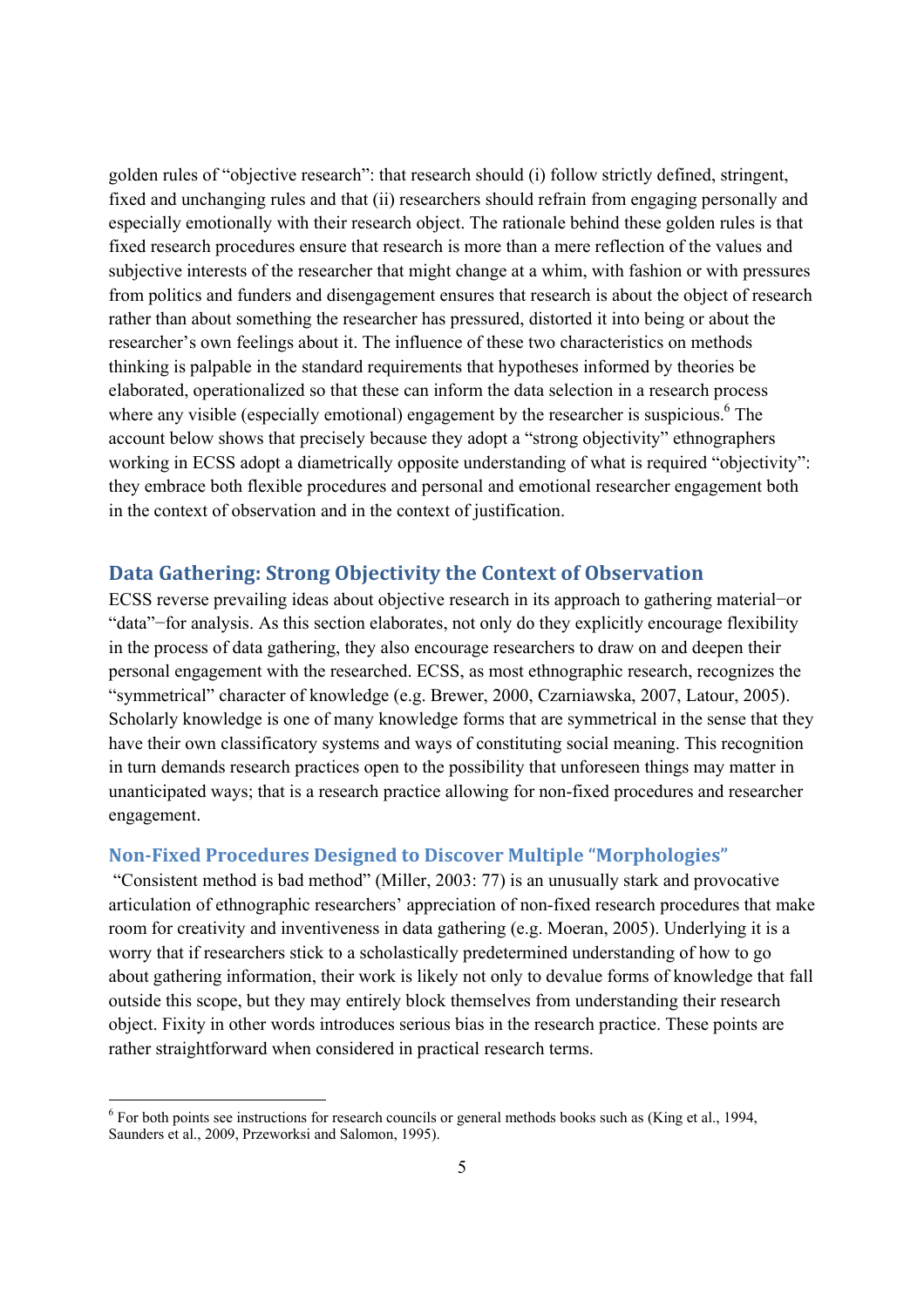One reason overly strict procedures create biases is that they make it more difficult to capture and adjust to the unanticipated or unknown. When researchers set out to gather information they usually have rather clear ideas about what kind of things they are looking for and why. However, when they begin the research it may, or rather usually does, turn out that other things are rather more informative, interesting and helpful for answering their questions than they thought at the outset. Even worse it may turn out that the questions and hypothesis they departed with were not the most fruitful or interesting. This experience is perhaps more common in ethnographic research than elsewhere precisely because it involves doing "fieldwork". Indeed, part and parcel of the reason for doing ethnographies is to be able to take in the full repertoire of data (ranging from spatial arrangements, pictures, body-language, or clothing and art forms), to "go native" enough to understand what counts to the "tribe" and hence also to decide that other questions than those foreseen were more relevant. Higate did probably not anticipate the relevance of "cat-food" (more specifically of the unspectacular, demeaning task of providing security for women shopping cat-food in Kabul) for the status of private security contractors in security work in Afghanistan (Higate, 2011). This process genuine learning at the heart of ethnographic method is made all but impossible if situations are approached as "cases" of something else and read only through a strictly defined register of data (Kapferer, 2010). Instead, creativity in approaching data gathering and flexibility to adjust the aims it serves depending on what one learns the context is elevated to a virtue necessary if the multiple and contextual nature of knowledge is to be respected.

 The argument is taken further by the ECSS who insist that even more serious biases may be introduced as fixed procedures are allowed may blocked certain research endeavours altogether. It may be difficult to find the kind of data and answer the kinds of questions envisaged by conventional methods indictments and theories. Scholars with a fixed approach to data gathering, will then be prone to abandon their research focus and hence many of the obviously most important issues in security studies (for example those involving gender, intelligence services or organized crime). ECSS by contrast would then to take a more pragmatic approach and "construct their research object on the basis of information available" (Bourdieu, et al., 2005: 193-265). Hence, In her work on Global Outlaws, Nordstrøm for example retraces the role of the Angolan military [about which there is little "hard data"] in the production of global outlaws by talking to taxi-drivers, NGO workers and businessmen (Nordstrom, 1997: 37-44). More than this, it may involve moving away from "fieldwork" conventionally understood. Hence, work on biographies (Higate, 2012, Czarniawska, 1999), web-marketing (Schneiker and Joachim, 2012, Leander, 2013) or information compiled by journalists (Stroschein, 2012, Leander, 2012) may prove useful ways of accessing "tribes" that do not easily let foreigners in or that live a virtual or multisited life . In fact ECSS, will happily mix heterogeneous sources following as they become available rather oblivious of whether or not they are the sources that were fixed as the right ones an original research design or whether they are suitable for the operationalization of the theoretical questions that may indeed themselves involve in the process. In so doing they are behaving in accordance with the established ethnographic cannon according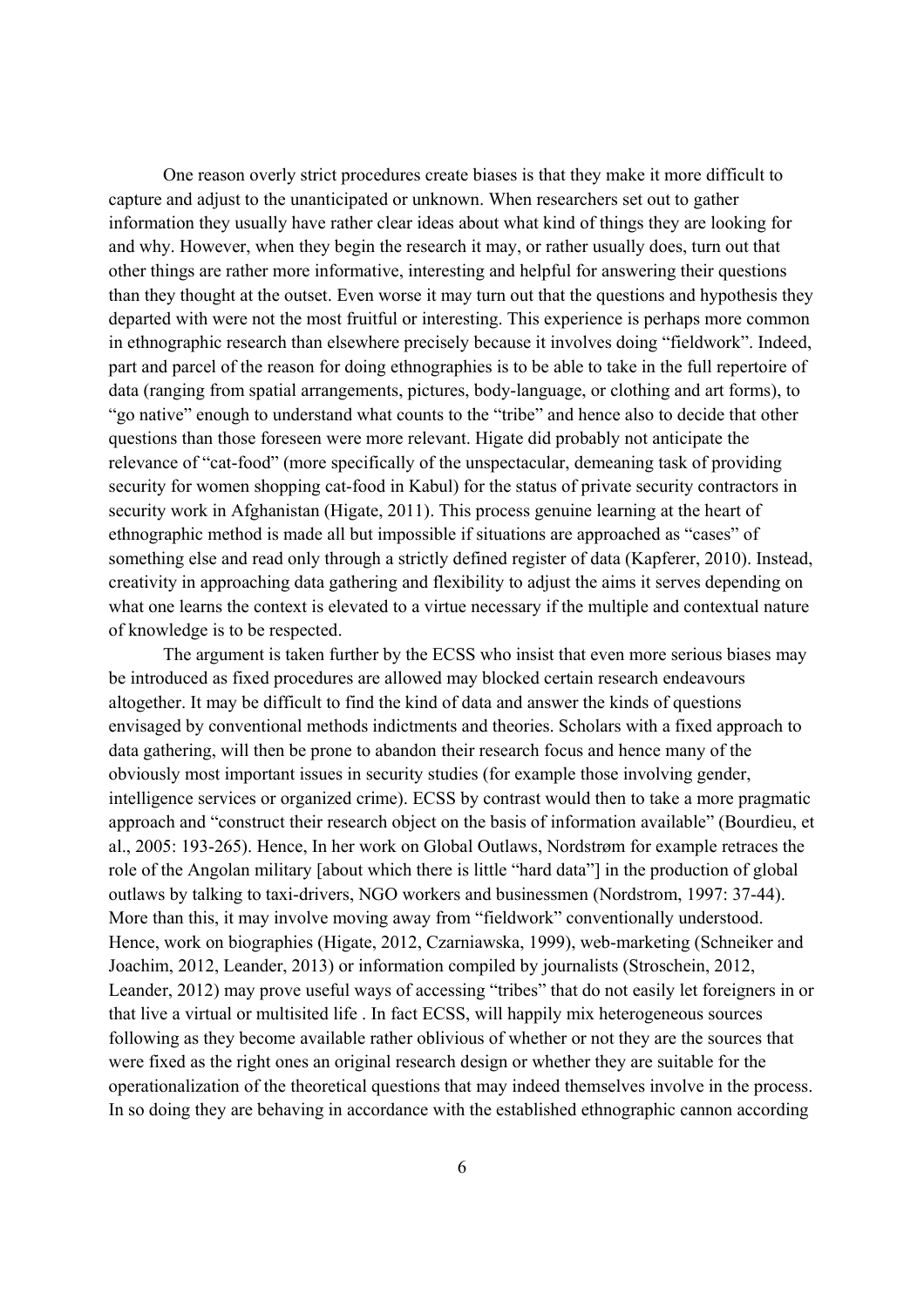to which "even the most rationalist ethnographer is perfectly capable of bringing together in a single monograph the myths, ethnosciences, genealogies, political forms, techniques, religions, epics and rites of the people she is studying" to convey put together an understanding of the processes s/he intends to study (Latour, 1993: 7). However, again, this obviously demands flexibility.

The first, insight ECSS brings to security studies about "objective" research practices is in other words that rather contrary to the assumption that objectivity requires fixing procedures for gathering data it demands flexibility. Flexibility is the only way of avoiding the scholastic hubris entailed in assuming that it is possible to know what data is most useful for understanding a context and what questions should be asked of it *before* that context has been studied (for elaboration of this point see Bourdieu, 2012: 463). It is also a necessity if the door is not to be closed on unconventional questions and inquiries based on unconventional knowledge forms. Flexibility in data gathering is in other words not something ethnographers think of as a regrettable practical necessity imposed by the circumstances of their work but rather something they deal with as a precondition for objective research capable of respecting different forms of knowledge.

#### **Researcher Engagement: The Researcher as a "Midwife"**

For analogous reasons, ECSS consider their visible engagement (including their emotional engagement) with the researched a virtue strengthening the objectivity of their research rather than something to be hidden away. Being a "fly on the wall" is a practical impossibility when it comes to fieldwork (besides a strange thing to aspire to generally). ECSS can no more become invisible outsiders or native insiders when they research the tribes of contemporary diplomacy, military or border agencies than could Evans Pritchard when he researched the Zande. Even if the world of security contractors includes women and academics and even if I do my best to adopt some of their style, I will always be an identifiable outsider (as much as Evans Pritchard was among the Zande). This is the fate of ECSS. But ECSS see engagement as enhancing rather hampering the objectivity of research. Engagement is a source of less biased information both because engagement can be used to obtain better information and because the emotions engagement entails are an important source of information in their own right. Again these points are rather straight forward when presented in relation to research practice.

The idea of drawing on researcher engagement to shape information in ways making it more objective it is probably less outlandish than it appears. The observed (diplomats, security contractors…) change their behaviour and the information they are willing to provide when a researcher is present (e.g. French, 1950). Analogously, observers will necessarily retain different information depending on the embedded/embodied position they observe from. The engagement of white, female, feminist researchers with field-work about soldiering in the DRC will predictably produce different results than the engagement of a black, male, military official would. They can bring out for example the complex negotiation of identities among female soldier that would otherwise be overlooked (Stern, 2013). Engagement, in clear, fashions what data is (and can be) gathered in field work. To ignore this would introduce tremendous bias in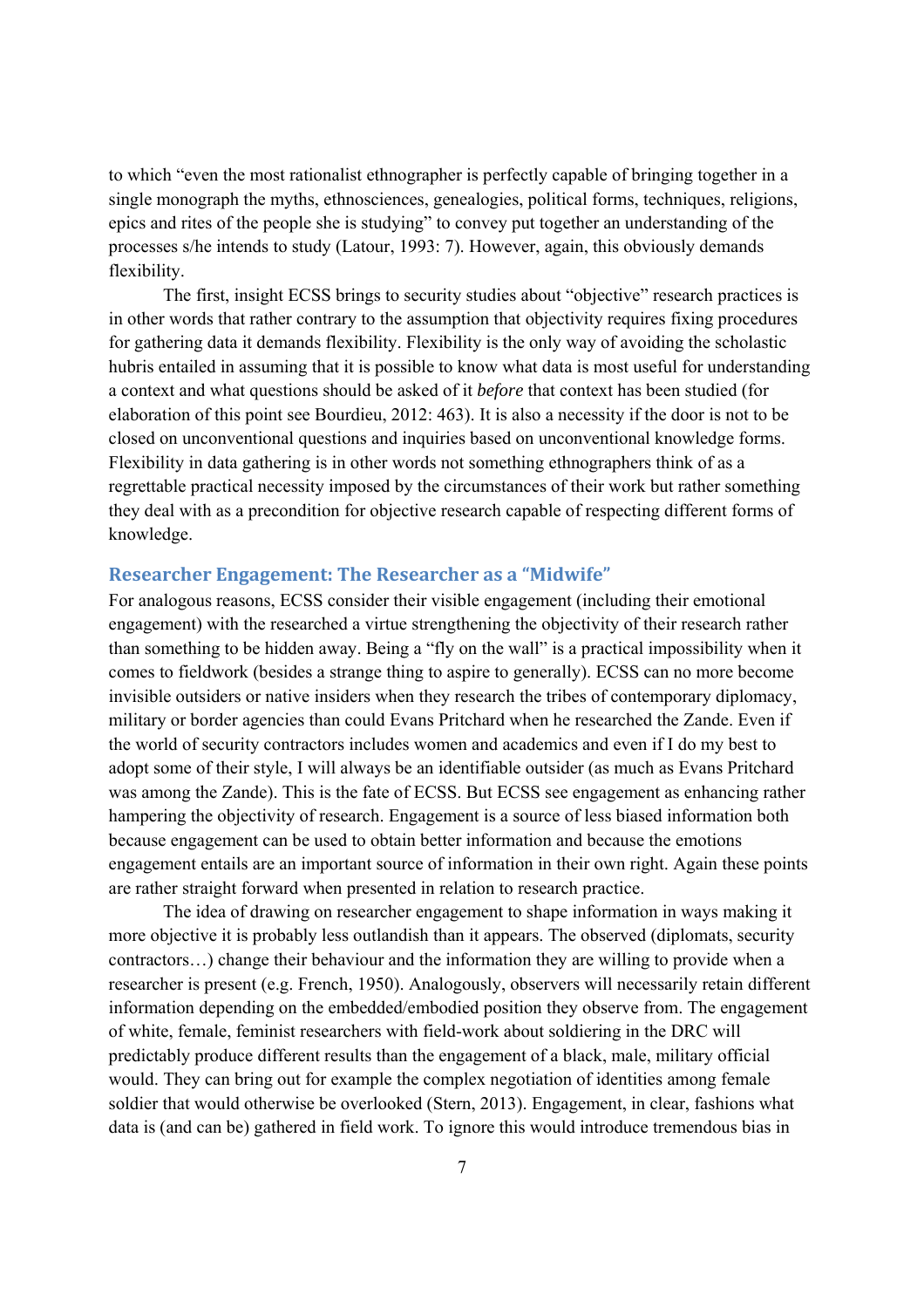the research. (Of course ECSS would insist that this bias is not specific to fieldwork. It is omnipresent in research. The difference is that in fieldwork it cannot be ignored. There is no "transcendent culture of no culture" (Harraway, 1997: 37) to which researchers can resort to create an illusion that they are objectivity). ECSS therefore follow the trodden paths of ethnographers who turn the inevitable engagement into something bolstering objectivity. They explicitly reflect on the implications of engagement−they are "reflexive" at all stages of the research process (Leander, 2005, Rask-Madsen, 2011). They can consequently compensate for the effects of engagement for example by involving others in the research or by using the engagement to push/help the observed to provide information the researcher could not otherwise have access to but that they would not have articulated themselves. Much like Bourdieu ECSS researches would find it quite logical that "like a midwife" they can assist the observed in the work of bringing to light things deeply buried (Bourdieu, 1999: 621). This conscious "massaging" (not to say manipulation) of "data" would not be viewed diminishing objectivity. On the contrary, ECSS it would view it as part of the more general effort of consciously strengthening it. It deals with the consequences of engagement instead of allowing the delusion of a space where engagement has no consequences to bias research and diminish its objectivity.

A similar logic pertains to the way ethnographers see the role of emotions. Instead of wishing emotions away, which amounts to allowing their role to be unaccounted for, ECSS have made considerable efforts to include emotions as a key in the process of gathering information. This is true in the sense that they have taken an interest in the role emotions play in the social world and hence in how to gather data about emotions (e.g. Bleiker and Hutchinson, 2008, Fierke, 2013). But more than this, they have opened up for the idea that the emotional engagement of the researcher may be an important source of data in its own right (e.g. Sylvester, 2011). Again this follows logically from the accepting thinking about knowledge as symmetrical. If the observed are often guided by their emotions in how they apprehend the world, there is no a priori reason to assume that researchers should not also be. The relevant question turns into not *if* but *how* to deal with emotions in research. Hence textbooks in ethnographic methods instruct researchers to be careful in acknowledging their emotions (Brewer, 2000). Their own unease, closeness or friendships can provide them with essential information not only about how the context they are researching works but also about their own ability to understand that context (Bourdieu, 1999: 614). In many cases this will lead to shifts in research focus. As a scholar working on the military explains: "I went into my research trying to learn about war, but the soldiers I interacted with taught me more about manhood than about combat" (Crane-Seeber, 2012: 74). In other cases, emotions make research extremely difficult. Acknowledging this may be a far better research strategy than persisting as pursuing is more likely to produce nervous breakdowns than books or PhDs (Czarniawska, 2007). For ECSS researchers this explicit and visible presence of emotions in research process is therefore not something to that signals that they have a deficient understanding of objectivity. On the contrary, they see it as pre-condition for strengthening objectivity. Only by acknowledging and explicating the role of emotions is it possible to account for their role in the production of knowledge.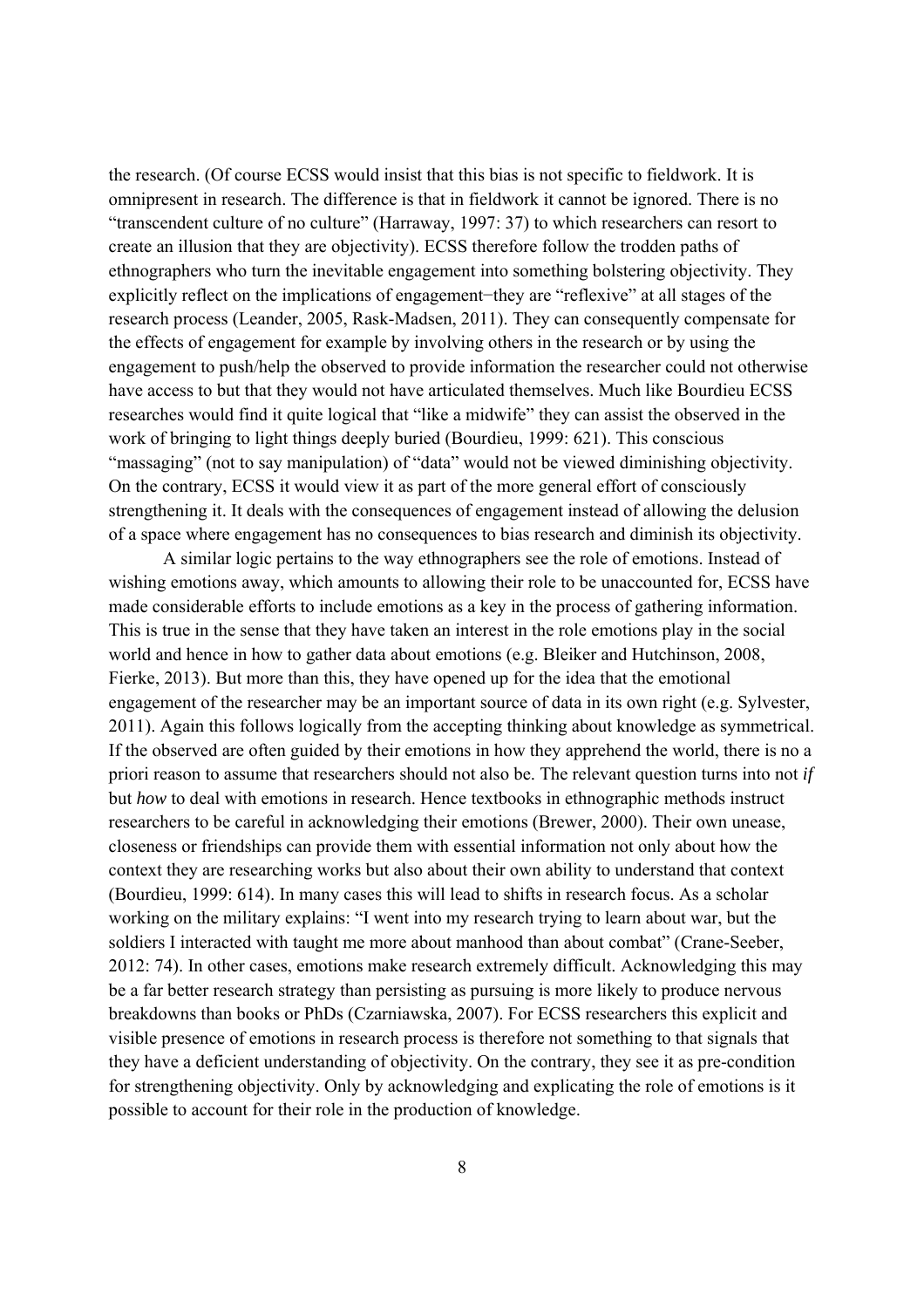To highlight the importance for objective research practices of making the personal and emotional engagement of the researcher engagement in data gathering visible and explicit is the second contribution of ECSS to discussions about objective research methods. The first was their insistence that research methods needed to be flexible and evolving rather than fixed prior to research work. This reverses standard precepts of how the context of observation should be approached to ensure the objectivity of research i.e. that one should carefully delineate the relevant questions prior to engaging research, gather data according to the criteria delineated in the operationalization of the hypothesis and then avoid (to the extent possible) personal but especially emotional engagement with the reversed. The strong objectivity of ECSS rests on a flexible, creative, personally and emotionally engaged approach to the context of research.

#### **Data presentation: Strong Objectivity in the Context of Justification**

Their strong approach to objectivity also fashions how on ECSS view what is entailed in objective presentations of research results; for how they think researchers should communicate with the context of justification. For them objectivity is weakened (not enhanced) by a "reporting" of results in a standardized scientific format where the only trace of the researcher is in the anonymous invisible, voice that provides the account. This form of relation to the context of justification may (or rather often is) effective in construing scientific authority. However, for ECSS the kind of that authority undermines rather than sustains objectivity. For ECSS objectivity is far better served by flexible forms and formats of data presentation making it possible to communicate multiple and contradictory meanings and by a visible (personal and emotional) researcher engagement. They are the necessary if research communication is to be able to do more than reproduce the profoundly biased and power-laden assumption that the academia has a status of a world apart which can see and understand everything without having an impact on anything.

#### **NonFixed Procedures Conveying Multiple, Contradictory Meanings**

Ethnographers are concerned with a communication of the researched which is not distorted by permitting academic and theoretical interest to overshadow it. They wish to limit the risks or violence of writing" the multiplicity, contradictory meanings of the observed out of existence by forcing it into the straight jacket of academic research (Bourdieu, 1999: 622) and in so doing provide an objective account of the observed in a stronger sense. Following the fixed, standardized procedures for how academic research should be related to the context of justification hampers this aim for two reasons.

 One is that the standard formats involve *criteria* for selecting valid knowledges, as epitomized by references to relevance, validity, reliability, and generalizability inherent to the format. Hence, communication from outside the academic discourse becomes exceedingly difficult. The force of this is palpable in the tremor most students (including those well versed in ethnography) feel when they have to rely on the knowledge of their respondents or on their own observation which therefore often end up relegated to the annexe. But it is also the fate those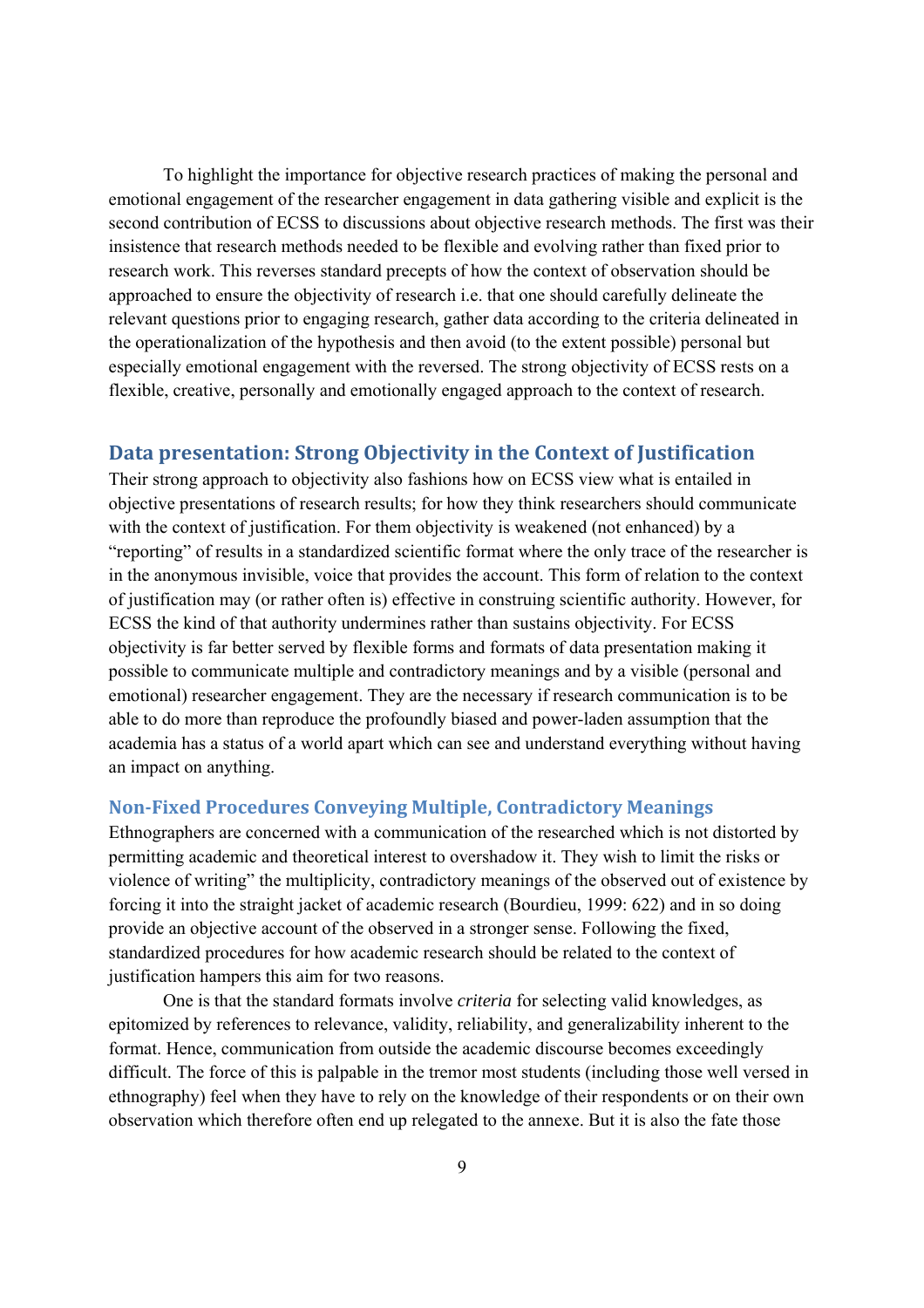trying to introduce new kinds of knowledges. The fate of early feminist thinking in security studies is exemplary in this regard (before it became part of the mainstream). The reaction to it was invariably: Why is it relevant? Why should it be trusted? When will it engage "empirical" research of the kind we recognize as relevant? (Keohane, 1989). The efforts of Cynthia Enloe's (among others) to formulate arguments and especially titles that answered these questions were therefore of crucial importance in reforming and altering the fixed standardized format of research communication in security studies (see Enloe, 2007, , 2000, , 1994, , 1990). Enloe effectively intervened and refashioned the debate, "diffracting" the understanding of security. However, she did this *against* the fixed and standardized criteria. She did it as an academic voice well versed in security studies and international relations and as an usually eloquent one capable of twisting the criteria into speaking a gendered language. The trouble with standard formats of research presentation is precisely that they tend to exclude the knoweldges of those who do not share Enloe's characteristics. This is hardly an objective way of dealing with knowledge but a highly subjective one, strongly biased towards academic knowledge.

The other and related reason fixed conventions for academic research presentation often make it exceedingly difficult to communicate multiple knowledge is the restrictions imposed on *the forms* of communication. The data of ethnographic research is a heterogeneous mixture that may involve things like talk, observation, images, sounds, emotions, and (why not) smells. Presenting this data is therefore also often best done (unconventional for academia). Some scholars write on parallel pages so that the voice of the observed can be heard on one side (e.g. the even pages) and the academic / theoretical runs uninterruptedly on the other (e.g. the even pages). Other scholars rely on images, extracts from web-conversations, film-making, theatre or novel writing for the communication of their ideas. Even if these formats have made their way into the standard formats for academic international relations, as demonstrated by their presence on the program of the International Studies Association Convention (Hozic, 2013, Edikins, 2012), they are still alien to fixed formats of most security studies journals<sup>7</sup> who hesitate to. The consequence is that ECSS find themselves in a situation where they have to present their research result without including their "data" directly. The analogy would be the quantitative researcher having to communicate research without including the numbers on the basis of which conclusions were reached. This partial form of communication can hardly be said to favour objectivity. Nor of course does the exclusion of essential forms of data more generally.

When ECSS depart from the fixed criteria and formats it is in other words *not* because they fail to understand objectivity. It is precisely because they have a more solid understanding what objective presentation of research data entails. Not to bias it against (or make it impossible) to capture the multiplicity of knowledges beyond the scholarly scientific community requires a more flexible understanding of what the criteria for valid knowledge are and forms of presentation that make it possible to convey research results based on the related research.

1

<sup>7</sup> Obvious exceptions include *Alternatives, International Political Sociology and Security Dialogue.*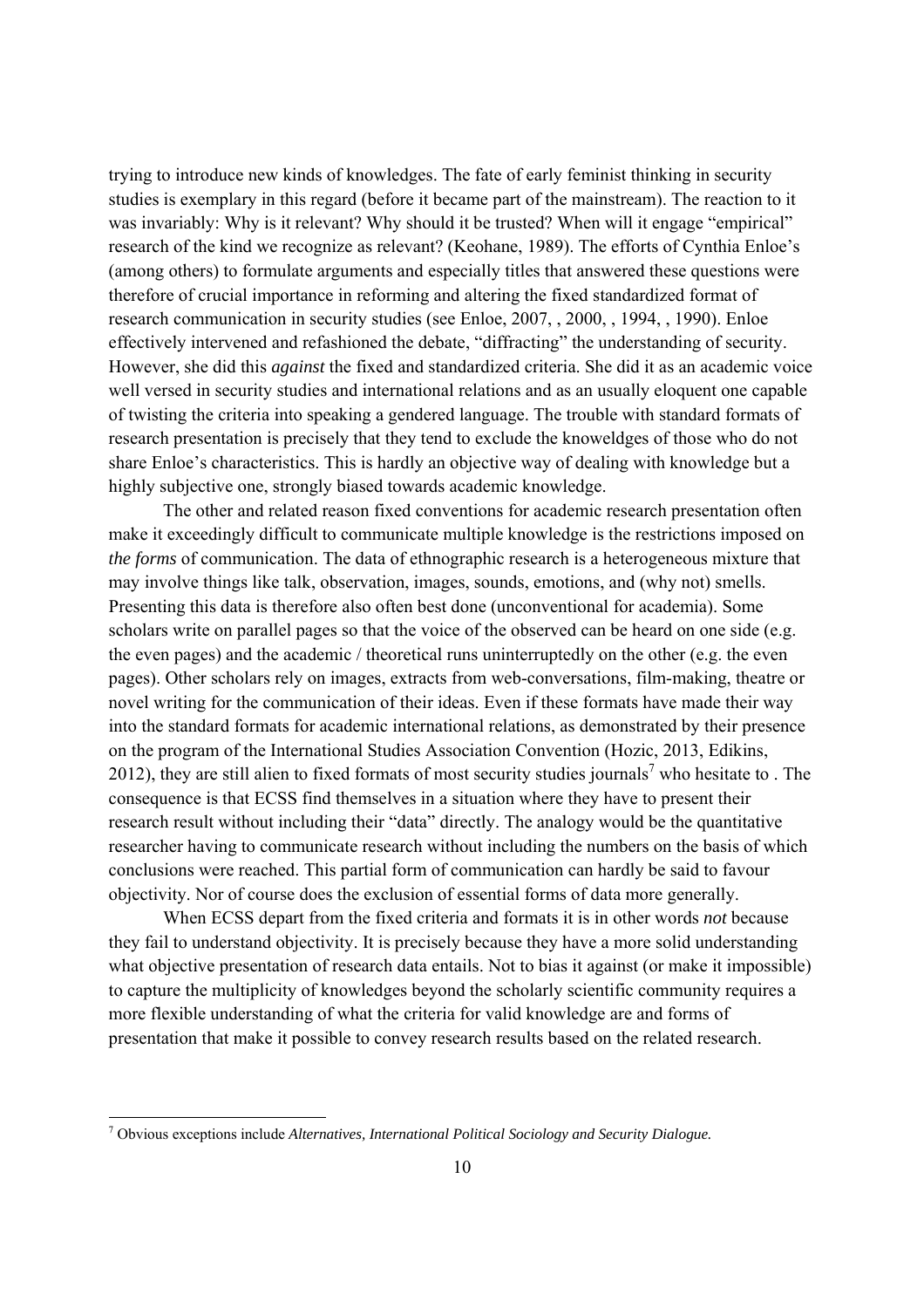#### **Researcher Engagement in Selective Translations**

A concern with improving objectivity also informs the predilection of ECSS to positively value the personal and emotional engagement of the researcher in the process of presenting results. For ethnographers the presentation of the research result can never be a matter of "reporting". The material is bound to always be too large and complex for this to be an option. Even when space is created for rendering the multiplicity and contradictions of the social world, the researcher has to decide which aspects to include in the account. More than this in the process of making the account s/he is in fact creating the research object as it will be rendered to the context of justification. The research in other words makes choices about how s/he wants to translate. Viewed from an ECSS angle, unengaged reporting is therefore not an option. It can at best serve as a fig-leaf covering unreflected choices and the associated biases. Aspiring to objectivity in the research process therefore demands making the researcher's personal and emotional engagement visible.

 One of the clearest expressions of the importance attached to personal engagement by ECSS is their insistence that researchers are responsible for (and should be explicit about) how and to whom they decide to translate their research. The standard assumption is that unless the observed specifically request that information about them should be confidential, including it is acceptable. This is insufficient from an ECSS perspective. It is the responsibility of the researcher to reflect on the implications of their research findings for the researched (Nordstrom and Robben, 1995). Such reflections lead to the conclusion that information should not be included even if the observed did not explicitly ask for it to be excluded or, inversely, that it would be irresponsible not to include it just because someone requested this. In war/conflict situations, such as those dealt with by Nordstrom, the stakes involved are high. But also when the stakes are lesser, ethnographers would find it important the researchers demonstrate that they have engaged enough to make informed choices about how and what to translate from their research. The consequence is sophisticated discussions about whether or not and how to engage in conflict contexts (e.g. Zehfuss, 2012). This visible and preferably explicitly reflected upon engagement of the research in the presentation of research results does not hamper objectivity. It is a necessity if research is not to be biased against or even physically harm (some of the) the observed.

For analogous reasons the emotional engagement of the researcher in research presentation is considered to bolster objectivity in ECSS. Part of the reason, is that emotions have often played a core role in motivating research. Hence being explicit and reflexive both about their presence in framing research (as civic anger fashions critical research Silber, 2011) and their consequences (Pupavac, 2004) is important for an "objective" rendering of the research results. However, at least as important is the fact that a visible presence of emotions enhances the presentation of research results. It makes them graspable, tangible and more interesting. Some ECSS scholars would even side with Bourdieu insists, without engagement and emotion one might as well give up on the idea of communicating an understanding of the observed (Bourdieu, 1999: 614). Sylvester for example has repeatedly insisted that including the emotional register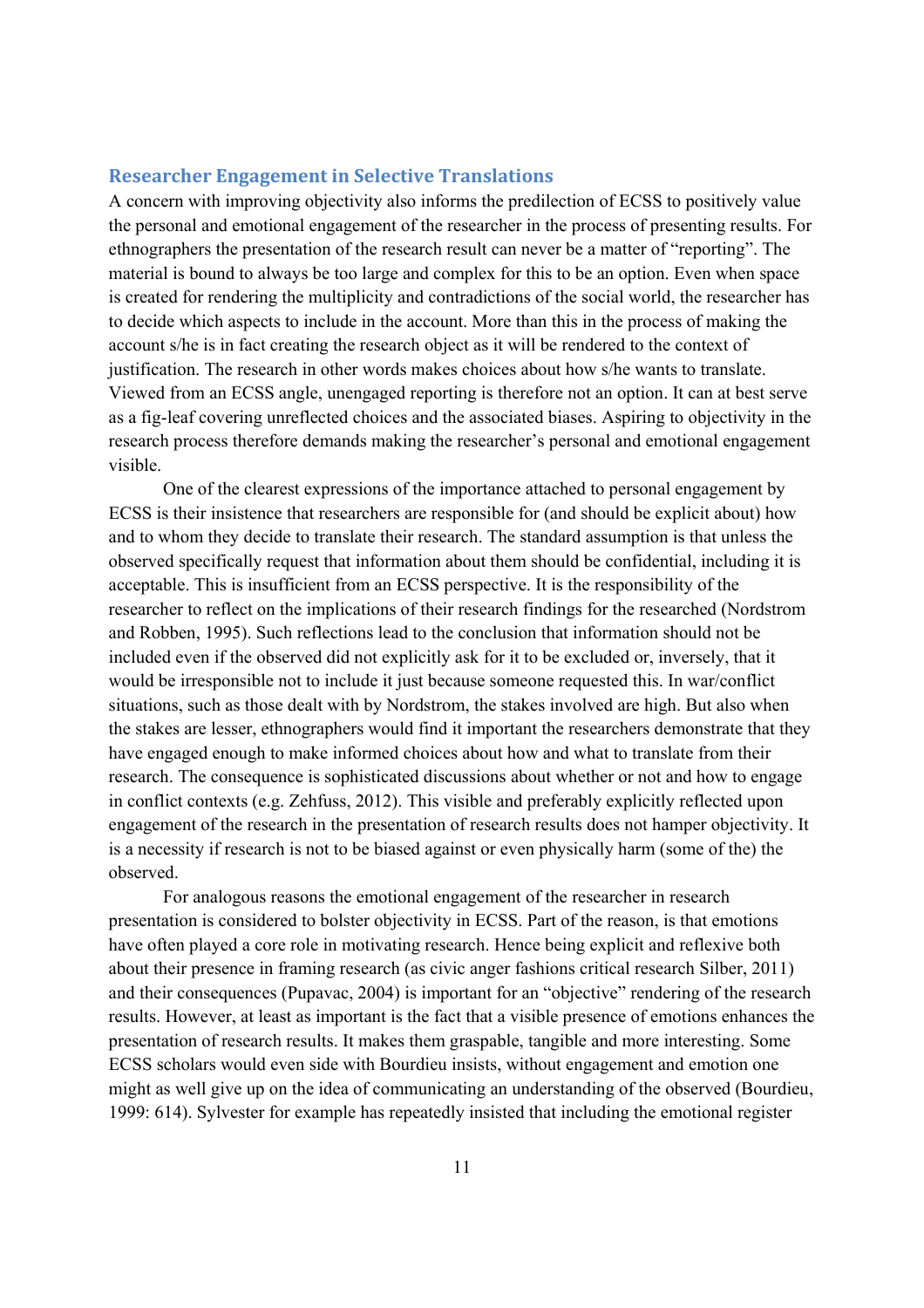and making IR less abstract is essential to improving the quality of communication in the discipline (Sylvester, 2012, , 2011). Sylvester's arguments are focussed on the potential the emotional register opens for capturing a diversity of knowledges. The implication of this view is that drawing on emotions has the potential to strengthen the objectivity of communication about research in International Relations generally and about war specifically. For ECSS "engagement", including emotional, is in other words a necessary and valuable part of the presentation of research results. Acknowledging this is necessary if unaccounted bias is not to make its way into the presentation. For ECSS, emotional engagement is a help (rather than a hinder) for objectivity of research.

 In their approach to the presentation of data, as in the process of gathering and analysing it, ECSS insist on a research practice where procedures are flexible and the researcher engaged, including emotionally engaged, with the researched. As just underscored, the reason is not a disregard for objectivity but a wish to enhance it. Flexible procedures are necessary not to exclude or bias data presentation against specific kinds and sources of information and engagement is integral to the process of selectively translating a context.

#### **Conclusion**

This chapter has insisted that Critical Security Studies has not only "enlarged the concept" of security but contributed to methodological discussions in the discipline. More specifically, it focussed on one very narrow and specific issue, namely the issue of what kinds of methods will bolster the objectivity scientific research. Following the basic steps (data gathering and presentation) taken by ethnographers working in critical security studies, the chapter traced their contributions to understanding objectivity. It suggested that they work with a more robust notion of objectivity that makes flexibility and personal/emotional engagement essential. It also highlighted that in so doing they were challenging standard understandings of objectivity as being enhanced by fixed procedures and disengaged researchers. The chapter began pointing out that this "strong objectivity" has roots in the acknowledgement that research is an embedded and embodied activity and that questions of objectivity therefore have to be raised also in the most banal sides of research practice. This may seem to make references to objectivity entirely inappropriate. Are ECSS not "dodging" questions of "objectivity" altogether? They may not like the term much but they are not "dodging" the questions. ECSS (ethnography and CSS more generally) are not suggesting that "anything goes" in terms of objectivity. On the contrary, they are trying to contribute a more sophisticated understanding of what is involved. To reiterate Harraway's eloquent formulation: "All that ... strong objectivity "dodge" is the double faced, self-identical god of transcendent culture of no culture, on the one hand, and of subjects and objects exempt from the permanent finitude of engaged interpretation on the other."(Harraway, 1997: 37).

This argument about objectivity has been advanced drawing on ECSS in relation to the specific issues that arise because of the specific character of research there. However, as signalled at the outset it is of more general relevance. Bias and values are embedded also in the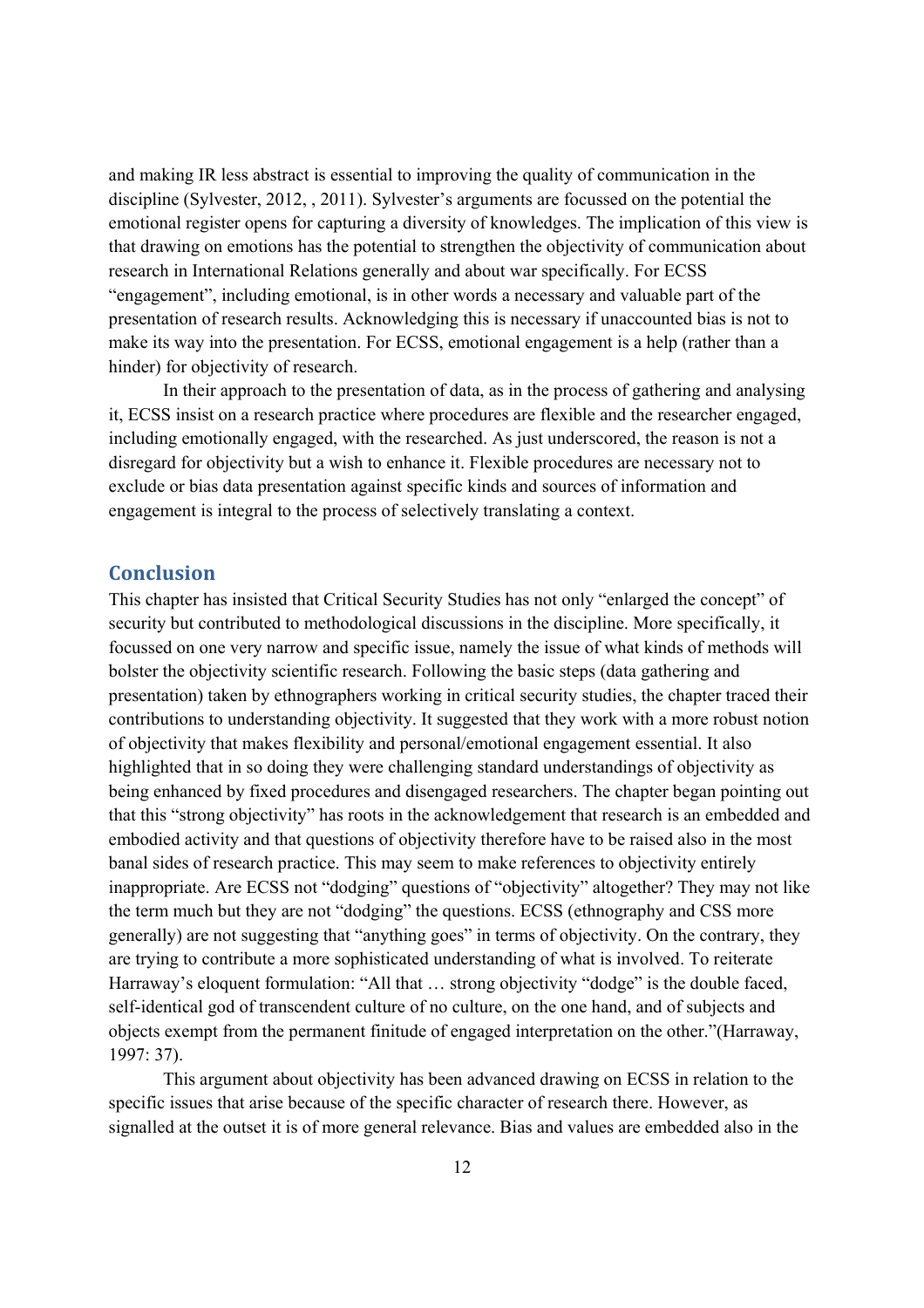elementary practices of other forms of research, the conventional "positivist" but also other forms CSS research (drawing on history, political theory or actor network theory e.g.<sup>8</sup>). This is easily forgotten. The field is not there to strike back. The "elementary research practices" can be safely kept from view behind walls of "ostentatious scientificity" or obscurantist radicalism (Bourdieu, 2012: 222). Forgetting cannot diminish the relevance of the issues raised by ECSS research with regard to objectivity even if it makes them less uncomfortable as they can be ignored and hence facilitate research business as usual. Indeed, if taken seriously, the ECSS insights about objective methods are uncomfortable precisely because they would demand a rethinking of standardized assumptions about good methods practice. This would involve reconsidering the instructions conveyed by methodological authorities at all levels (from student instructors to journal editors passing through research councils). But discomfort is often a good thing. In this case it could be an opportunity to improve the business as usual research practice in security studies by making a stronger objectivity integral to it. This is the challenge and contribution ECSS work offers security studies.

-

<sup>&</sup>lt;sup>8</sup> Harraway is indeed aiming her statement in both directions. It is formulated as part of a critique of Latour and work in actor network theory more generally.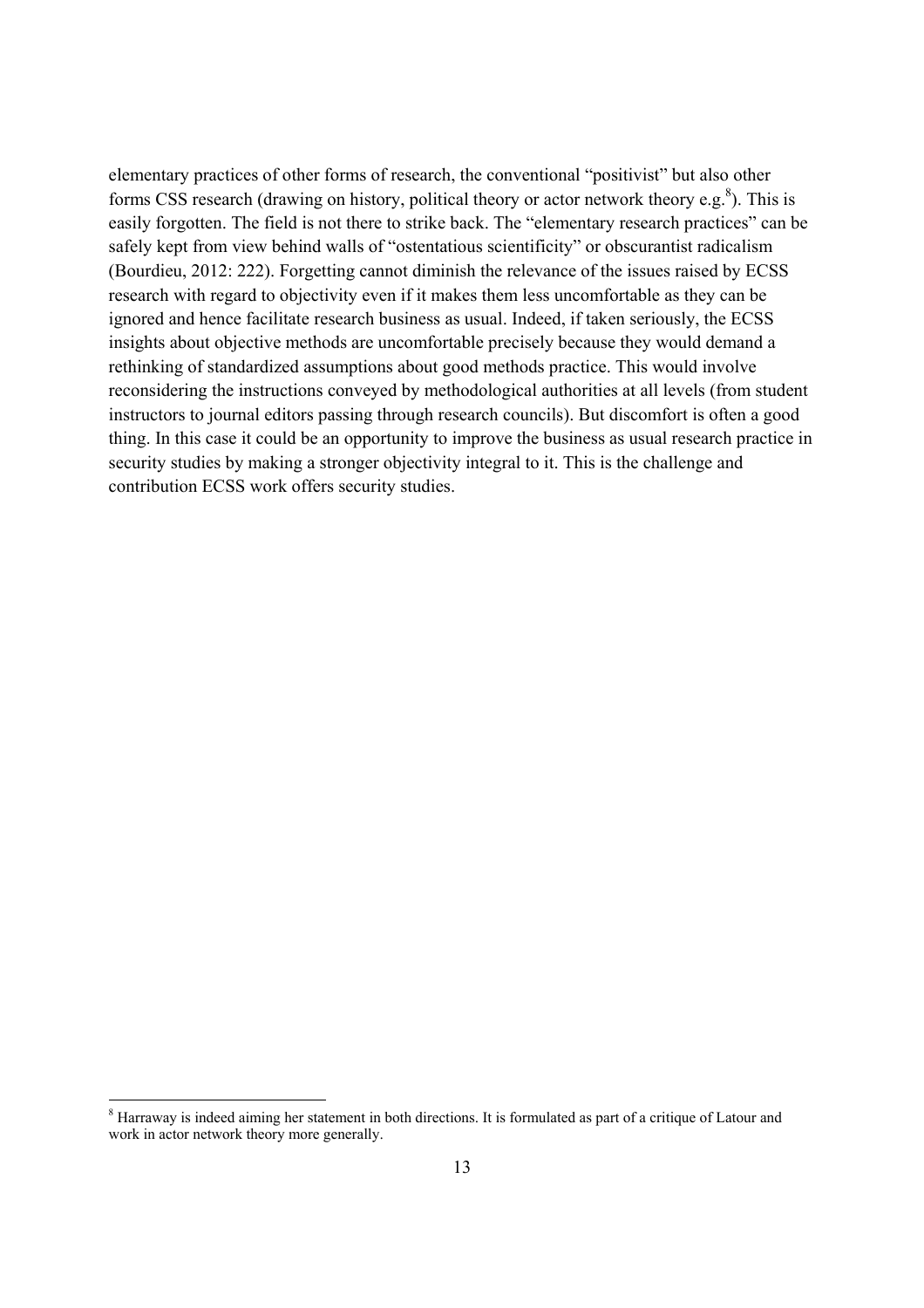#### **References**

- Aradau, Claudia, and Jef Huysmans. (2013) Critical Methods in International Relations: The Politics of Techniques, Devices and Acts. *European Journal of International Relations* forthcoming.
- Bleiker, Robert, and Emma Hutchinson. (2008) Fear No More: Emotions and World Politics. *Review of International Studies* 34:115–35.
- Bourdieu, Pierre. (2012) *Sur L'etat: Cours Au Collège De France 1989-1992*. Paris: Editions du Seuil. ———. (1999) The Weight of the World: Social Suffering in Contemporary Society. Cambridge: Polity.
- Bourdieu, Pierre, Jean-Claude Chamboredon, and Jean-Claude Passeron. (2005) *Le Métier De Sociologue [1st Edition 1968]*. Berlin: Mouton de Gruyter.

Brewer, John. (2000) *Ethnography*. Open University Press.

- C.A.S.E. Collective. (2006) Critical Approaches to Security in Europe: A Networked Manifesto. *Security Dialogue* 37:443-87
- Crane-Seeber, Jesse Paul. (2012) Learning by Feeling. In *Research Methods in Critical Security Studies: An Introduction*, edited by Mark Salter and Mutlu Can, pp. 72-75. London: Routledge.
- Czarniawska, Barbara. (1999) *Writing Management: Organization Theory as a Literary Genre*. Oxford: Oxford Univesity Press.
	- ———. (2007) *Shadowing and Other Techniques for Doing Fieldwork in Modern Societies*. Copenhagen: CBS Press.
- Edikins, Jenny. (2012) Panel: Persons and Politics: Telling Stories. *ISA Annual Convention*.
- Enloe, Cynthia. (1990) *Bananas, Beaches, and Bases: Making Feminist Sense of International Relations*. Berkeley: University of California Press.
	- ———. (1994) *The Morning After: Sexual Politics at the End of the Cold War*. Berkeley: University of California Press.
	- ———. (2000) *Maneuvers: The International Politics of Militarizing Women's Lives*. Berkely: University of California Press.
- ———. (2007) *Globalization and Militarism; Feminists Make the Link*. Rowman & Littlefield Publishers.
- Fierke, Karin. (2007) *Critical Approaches to International Security*. Oxford: Polity Press.
	- ———. (2013) *Political Self Sacrifice: Agency, Body and Emotion in International Relations*. Cambridge: Cambridge University Press.
- French, John. (1950) Field Experiments: Changing Group Productivity. In *Experiments in Social Process: A Symposium on Social Psychology*, edited by James Miller: McGraw Hill.
- Guzzini, Stefano. (2000) A Reconstruction of Constructivism in International Relations. *European Journal of International Relations* 6:147-82.
- Harding, Sandra. (1993) *The Racial Economy of Science: Toward a Democratic Future*. Bloomington: Indiana University Press.
- Harraway, Donna. (1997) *Witness@Second\_Millennium.Femaleman©\_Meets\_Oncomousetm*. New York: Routledge.
- Haskell, Thomas L. (1998) *Objectivity Is Not Neutrality: Explanatory Schemes in History*. Baltimore: John Hopkins University Press.
- Higate, Paul. (2011) Cat-Food and Clients: Gendering the Politics of Protection in the Private Militarized Security Company. *SPAIS Working Paper*.
	- ———. (2012) 'Cowboys and Professionals': The Politics of Identity Work in the Private and Military Security Company. *Millennium* 40:321-41.
- Hozic, Aida. (2013) Presidential Roundable: Film and Transnational Diffusion. *ISA Annual Convention*.
- Kapferer, Bruce. (2010) In the Event : Toward and Anthropology of Generic Moments (Introduction). *Social Analysis: The International Journal of Cultural and Social Practice* 54:1-27.
- Keohane, Robert O. (1989) International Relations Theory: Contributions of a Feminist Standpoint. *Millenium: Journal of International Studies* 18:245-53.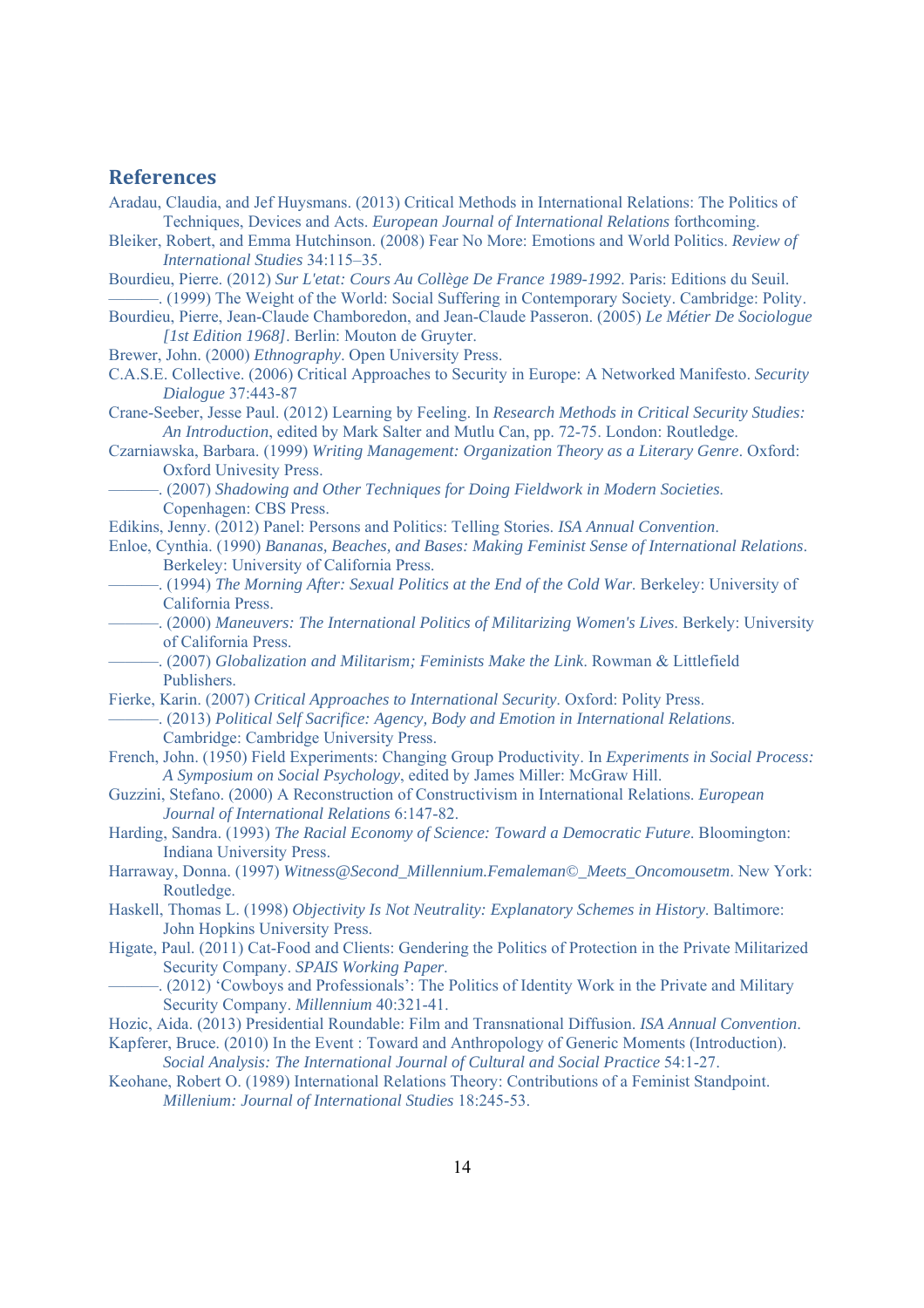- King, Gary, Robert O. Keohane, and Sidney Verba. (1994) *Designing Social Inquiry: Scientific Inference in Qualitative Research*. Princeton: Princeton University Press.
- Klotz, Audie, and Prakash Depaak. (2008) Qualitative Methods in International Relations: A Pluralist Guide. London: Plagrave Macmillan.
- Latour, Bruno. (1993) *We Have Never Been Modern*. Harvard: Harvard University Press.
	- ———. (2005) *Re-Assembling the Social. An Introduction to Actor Network Theory*. Oxford: Oxford University Press.
- Leander, Anna. (2005) Reflexivity. In *Encyclopedia of International Relations and Global Politics*, edited by Martin Griffiths. London and New York: Routledge.
- ———. (2012) Understanding Us National Intelligence: Analyzing Practices to Capture the Chimera. edited by Jacqueline Best and Alexandra Gheicu.
- . (2013) Marketing Security Matters: Undermining De-Securitization through Acts of Citizenship. In *Security and Citizenship: The Constitution of Political Being*, edited by Xavier Guillaume and Jef Huysmans, pp. 147-13. London and New York: Routledge.
- Miller, Daniel. (2003) Advertising, Production and Consumption as Cultural Economy. In *Advertising Cultures*, edited by Timothy Malefyt and Brian Moeran, pp. 75-90. Berg: Oxford.
- Moeran, Brian. (2005) *The Business of Ethnography: Strategic Exchanges, People and Organizations*. New York: Berg.
- Nordstrom, Carolyn. (1997) *Global Outlaws: Crime, Money and Power in the Contemporary World*. Berkeley: The University of California Press.
- Nordstrom, Carolyn, and Antonius C. G. M. Robben. (1995) Fieldwork under Fire: Contemporary Studies of Violence and Survival. Berkely: University of California Press.
- Przeworksi, Adam, and Frank Salomon. (1995) On the Art of Writing Proposals: Some Candid **Suggestions**
- for Applicants to Social Science Research Council Competitions. In *The Social Science Research Council*. New York.
- Pupavac, Vanessa. (2004) War on the Couch: The Emotionology of the New International Security Paradigm. *European Journal of Social Theory* 7:149-70.
- Rask-Madsen, Michael. (2011) Reflexivity and the Construction of the International Object: The Case of Human Rights. *International Political Sociology* 5.
- Salter, Mark, and Mutlu Can. (2012) Research Methods in Critical Security Studies: An Introduction. London: Routledge.
- Saunders, Mark, Philip Lewis, and Adrian Thornhill. (2009) *Research Methods for Business Students*. 5th ed. London et al: Pearson Education / Financial Times Prentice Hall.
- Schneiker, Andrea, and Jutta Joachim. (2012) Of 'True Professionals' and 'Ethical Hero Warriors': A Gender-Discourse Analysis of Private Military and Security Companies. *Security Dialogue* 43:495–512.
- Shapiro, Michael J. (2012) *Studies in Trans-Disciplinary Method: After the Aesthetic Turn*. London: Routledge.
- SIGIR, Special Inspector General for Iraq Reconstruction. 2013. Learning from Iraq: A Final Report from the Special Inspector General for Iraq Reconstruction.
	- http://www.sigir.mil/embargo/publications/gkdksolf/March2013.html 7 March 2013
- Silber, Ilana F. (2011) Emotions as Regime of Justification?: The Case of Civic Anger. *European Journal of Social Theory* 14:301-20.
- Stern, Maria. (2013) Fearless Fighters and Submissive Wives: Negotiating Identity among Women Soldiers in the Congo (Drc) *Armed Forces and Society*.
- Stroschein, Sherrill. (2012) *Ethnic Struggle, Coexistence, and Democratization in Eastern Europe*. Cambridge: Cambridge University Press.
- Sylvester, Christine. (2011) Emotion and the Feminist Ir Researcher (Forum). *International Studies Review* 14.